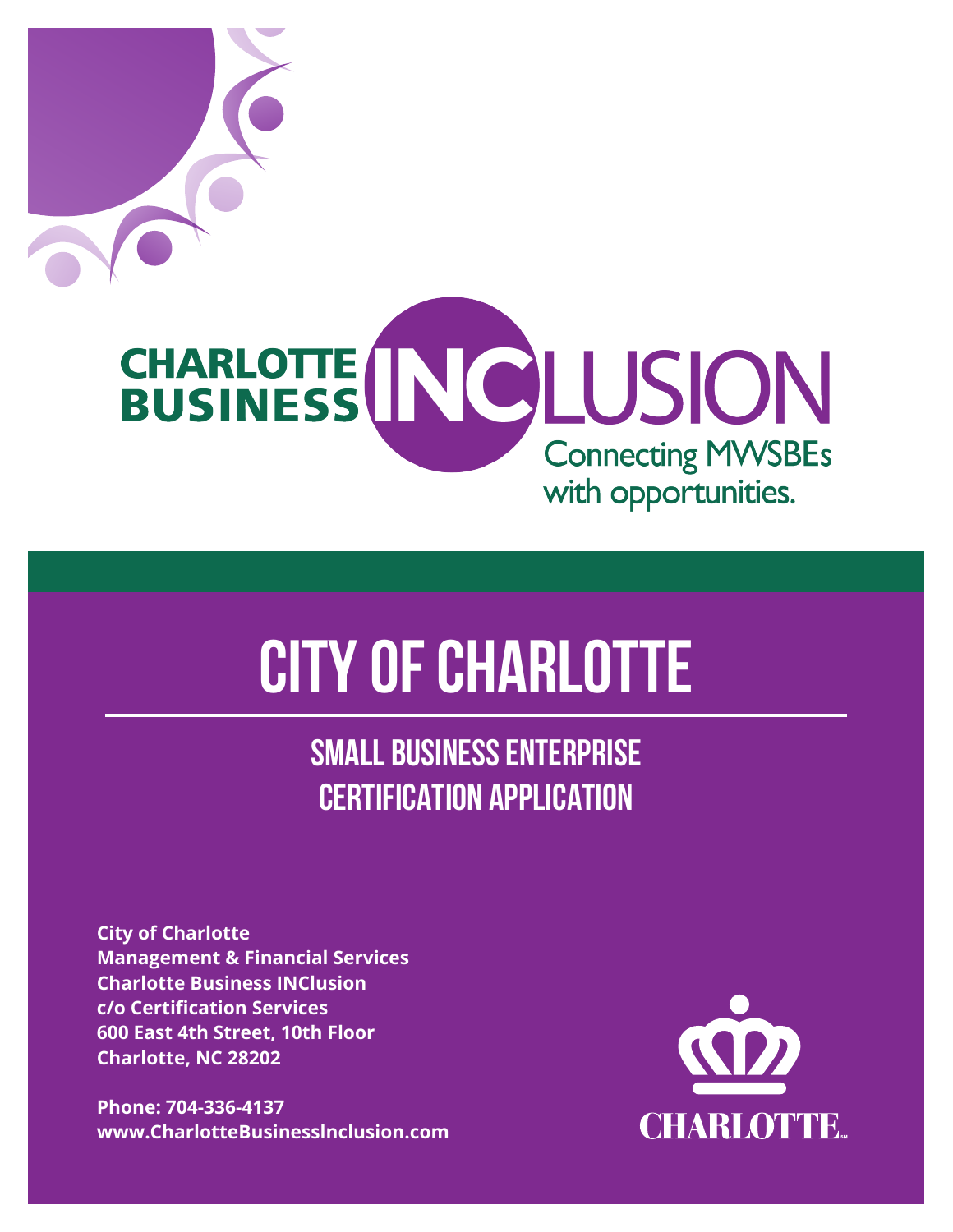



Dear Applicant:

Thank you for your interest in the Charlotte Business INClusion program, which seeks to enhance competition in City contracting and procurement opportunities for Minority, Women, and Small Business Enterprises (MWSBEs) headquartered in the Charlotte Combined Statistical Area.

This application provides detailed information about becoming a City of Charlotte certified Small Business Enterprise (SBE). Completing this application is the first step to getting your business greater exposure to business opportunities in City procurement and contracting. As a City certified SBE your firm will be listed in the City's vendor database, which is widely used by City buyers throughout all City Departments. Prime contractors and consultants will also use the City's vendor database to identify SBE certified subcontractors for City projects. Only those businesses that are certified by the City as SBEs will be counted towards fulfilling the City's SBE goals.

Please note that this application is for City of Charlotte SBE certification only. If you are interested in learning more about the Charlotte Business INClusion program or becoming a City of Charlotte MWBE, please visit [www.charlottebusinessincl](http://www.charlottebusinessinc/)usion.com. You may also contact a City of Charlotte Certification Specialist at (704) 336- 4137.

The City of Charlotte looks forward to working with you!

Sincerely,

Wany Roado

Nancy Rosado Charlotte Business Inclusion Manager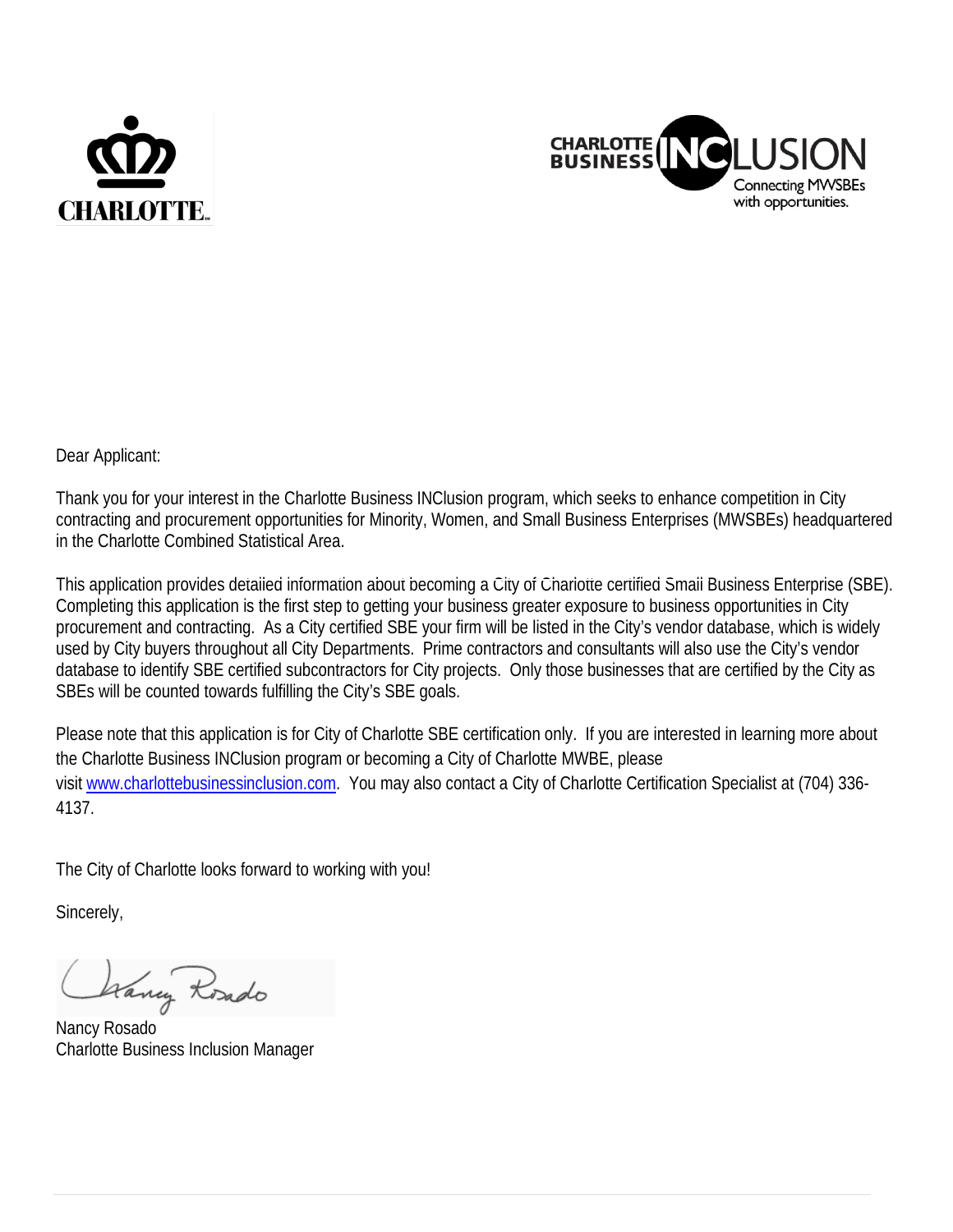

# **Benefits of becoming SBE certified include:**

- **Greater exposure to City of Charlotte business opportunities**
- **SBE orientation session on How to do Business with the City**
- **Advance Your Business Development series to grow and develop your business**
- **Company Information added to Citywide vendor database**
- **Discounted courses at the Small Business Center of the Central Piedmont Community College**
- **Networking opportunities**

# **PLEASE READ THIS APPLICATION AND CERTIFICATION CRITERIA COMPLETELY BEFORE SUBMITTING**

- **You must submit all applicable required documents as identified on the certification checklist**
- **No faxed applications will be accepted**
- **Please allow 45 business days for processing**

The City and County are required by law to obtain the following from all individuals and businesses that receive payment from the City or County: (a) a federal employer identification number for all corporations; (b) a partnership identification number for all partnerships. Failure to provide this information may result in federal tax backup withholding or withholding of payment by the City or County. If you are a subcontractor on a City/County contract and will not receive any payment directly from the City or County, then you must still provide the information above where applicable. Failure to provide this information may disqualify you from participating in City or County contracts.

For individuals and businesses that receive payment from the City or County, the information requested above will be reported to the Internal Revenue Service for federal tax withholding purposes. For all individuals and businesses completing this form, the information requested herein will be used for internal data tracking purposes, such as accounts payable and procurement analyses and determining whether there is disparity in City/County contracting based on race/ethnicity or gender.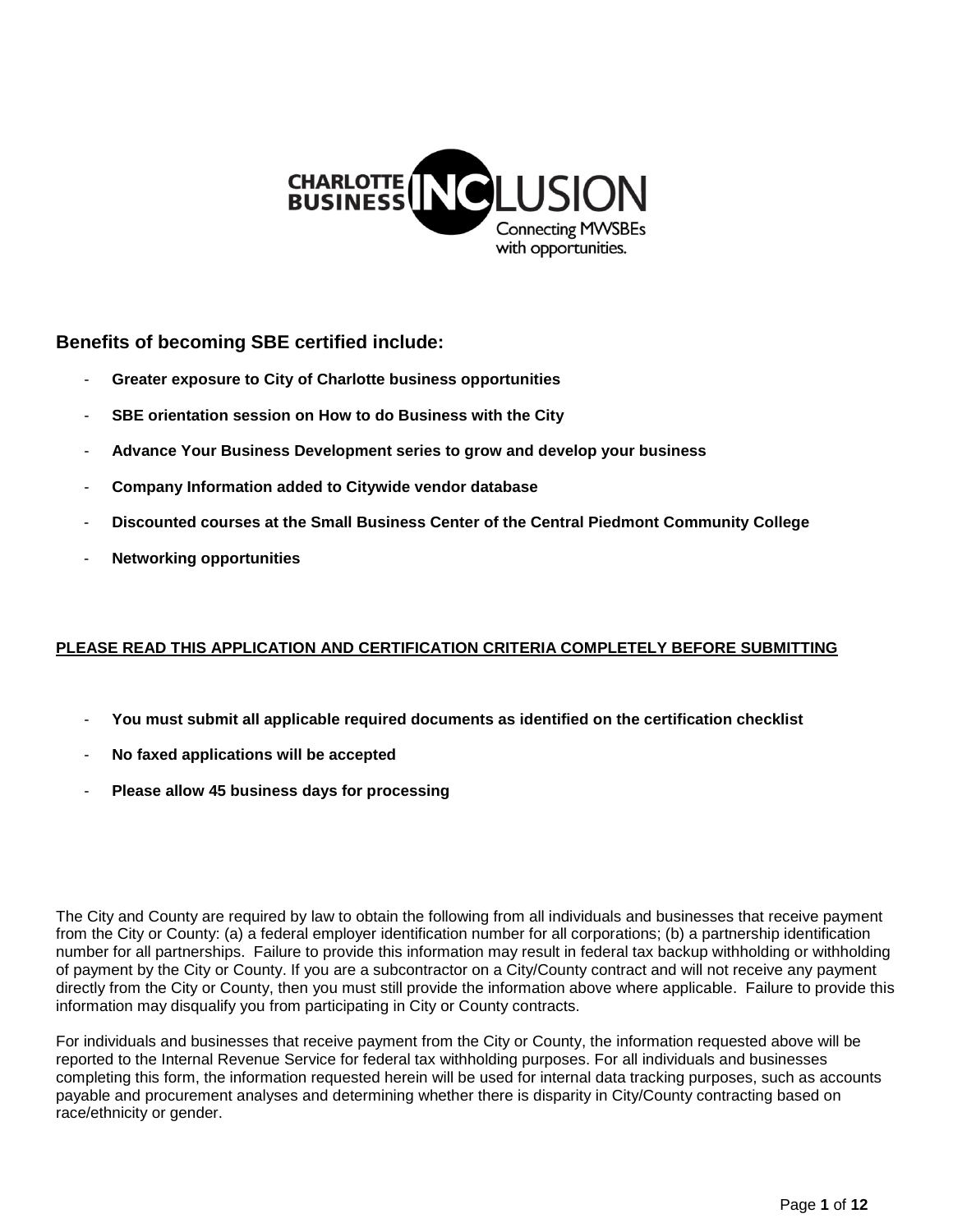## **SBE CERTIFICATION ELIGIBILITY CRITERIA**

The applicant business shall be eligible for certification as a City of Charlotte SBE only if it meets **EACH** of the following requirements:

1. **Geographic Restriction**: The applicant business must be headquartered in the Charlotte Combined Statistical Area (CSA), which includes the following counties:

## **NC: Anson, Cabarrus, Cleveland, Gaston, Iredell, Lincoln, Mecklenburg, Rowan, Stanly, and Union**

**SC: Chester, Lancaster, and York** 

- 2. **Ownership: At least 51% of the applicant business must be owned by one or more "Eligible Owners," each of whom must meet the following** requirements:
	- a) Owns a legal and equitable interest in the applicant business in his or her own name (with the ownership of all Eligible Owners being 51% or more);
	- b) Acquired the interest in a real and substantial arms-length transaction utilizing real and substantial consideration;
	- c) Acquired the interest with his or her own financial or equivalent resources or has put his or her own financial resources at risk in the operation of the applicant business;
	- d) Has a personal net worth under \$750,000, excluding: (i) \$500,000 of the equity in his or her primary residence\*; (ii) his or her ownership interest in the applicant business; and (iii) the value of his or her retirement savings account as defined by the United States Tax Code and the Internal Revenue Service, **AND**
	- e) Is not currently an official, officer or employee of the City
	- f) Is either a U.S. citizen or permanent resident

\*For a married couple, \$500,000 limit applies to the total equity in the residence.

In the case of a transfer in ownership, the owner to which the business has been transferred must be the Eligible Owner for a minimum of one year subsequent to the date of transfer, and must meet requirements described herein.

- 3. **Licensed and For Profit**: Non-profit organizations cannot become certified as SBEs. To obtain SBE certification, the applicant business must:
	- a) Be authorized to do business in the State of North Carolina;
	- b) Have a valid Mecklenburg County privilege license (unless exempt due to having a state issued professional or industry license); **AND**
	- c) Demonstrate that the applicant business, its employees or Eligible Owners holds each business or professional license required for the operation of each scope of business for which the Applicant Business seeks SBE certification.
- 4. **Management and Control**: The daily business operations of the applicant business shall be managed and controlled by one or more Eligible Owners. The Eligible Owner(s) shall be deemed to manage and control the daily business operations only if:
	- a) Their management and control is specifically demonstrated to be real, substantial and continuing and goes beyond the pro-forma ownership of the applicant business as reflected in its ownership documents;
	- b) They possess the power to and actually direct the management and policies of the applicant business;
	- c) They make both routine and major decisions on matters of management, policy and operations; **AND**
	- d) They are not subject to formal or informal restrictions that are inconsistent with the customary discretion of majority owners.

## 5. **Experience and Involvement of Eligible Owners.** One or more Eligible Owners must:

- a) Have substantial experience in the trade or industry or other experience, which would be necessary to make routine and major decisions for the applicant business; **AND**
- b) Regularly hold themselves out to the public and sign important documents and financial instruments in a manner that is indicative of primary management and control of daily business operations and responsibility for routine and major decisions.

#### 6. **Actively in business for ONE YEAR. The applicant business may not be certified until 1 (One) year after all of the following:**

- a) Formation of the applicant business;
- b) Commencement of sustained business activity in each trade or profession described on the Certification application; **AND**
- c) Commencement of ownership, management and control of daily business operations by the identified Eligible Owner(s).
- 7. **Perform a commercially useful function**: The applicant business must perform a Commercially Useful Function. A Business

Enterprise does not perform a Commercially Useful Function if it merely acts as a Conduit by passing the scope of work for which it is scheduled to perform or supply on a contract to an SBE or non-SBE firm.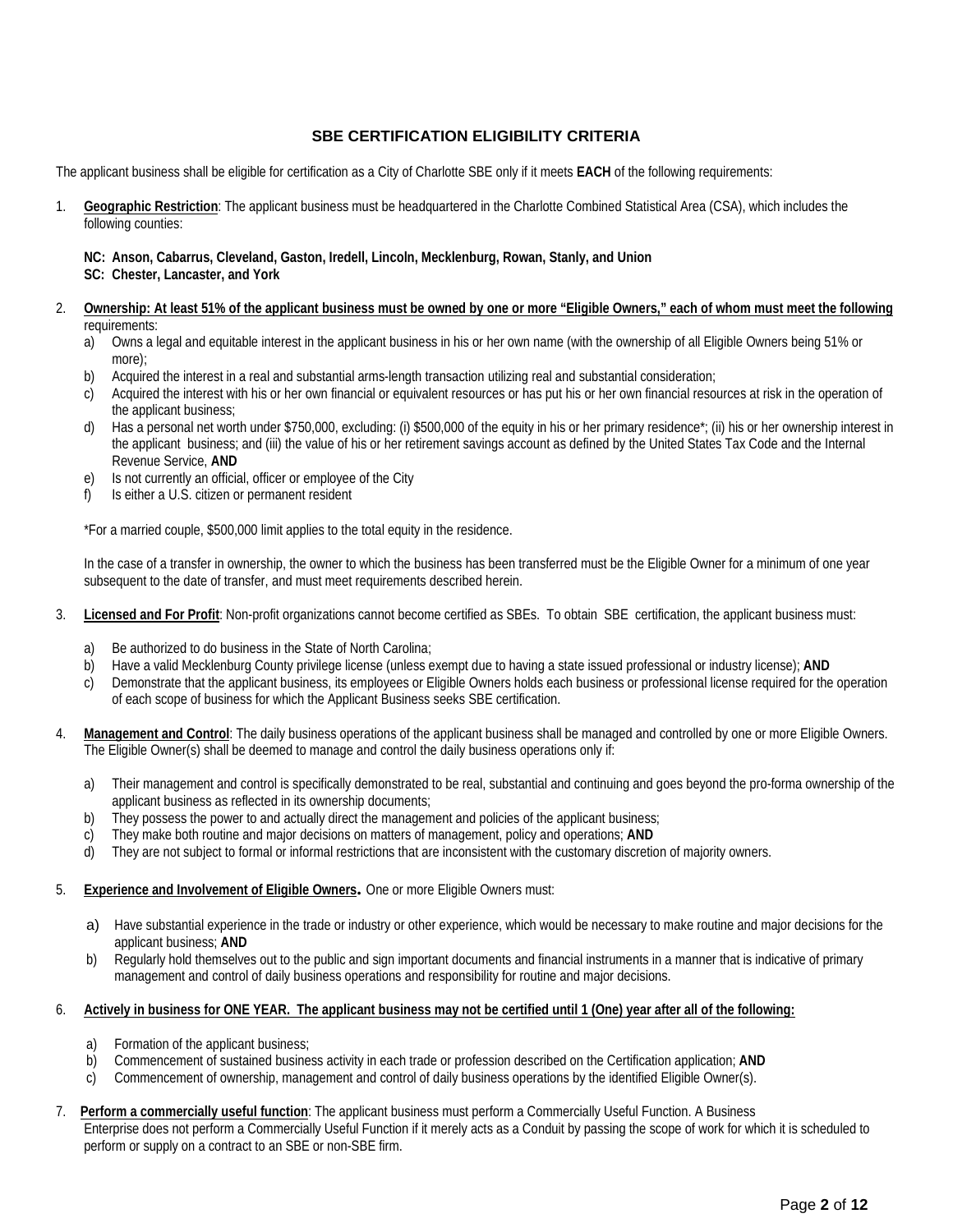- 8. **Threshold size:** The annual sales receipts and the number of employees of the applicant business, combined with all affiliates (as defined by the City), cannot exceed one fourth the applicable size standards established by the Small Business Administration for the SBEs primary business. You can access the SBA's Table of Small Business Size Standards a[t http://www.sba.gov/content/small-business-size-standards](http://www.sba.gov/content/small-business-size-standards)
- 9. **Affiliates:** In determining whether the applicant business is within the size thresholds, you must include the combined sales volume and employees of all "Affiliates" of the Applicant. Two entities are Affiliates of one another when one controls or has the power to control the other, a third party or parties controls or has the power to control both; or other significant relationships exist between the two entities. Examples of the power to control include:
	- Ownership of majority equity interest,
	- Voting control of the board of directors
	- Officer with decision making authority
	- Approval rights over key decisions (through charter, by-laws, shareholder's agreement or otherwise)
	- Power to prevent a quorum, or to otherwise block action by the board of directors or shareholders.

Significant relationships exist between two entities when one is significantly dependent on the other, when one (through shared officers, employees, etc.) has the ability to play a key role in the management or direction of the other, or when the two entities have shared facilities, assets or employees or an identity of interest (through family relationships or otherwise). A significant relationship can take many forms, but the factors the City will consider, as a totality of circumstance, include:

- Common ownership, common management or common employees,
- Shared equipment, assets or facilities or close physical proximity
- Family relationships,
- Loans, leases and contributions, or
- Percentage of revenue derived from the other entity
- Contractual or other significant relationships

For instance, if two businesses operate from the same property, are in the same general industry, share employees and equipment and have key management officials in common, the City will find an Affiliate relationship even if one Business Enterprise derives only a small percentage of its income from another.

Without limiting the City's ability to find an Affiliate relationship under the totality of circumstances test (per Part E: Section 2.11 of the CBI Policy), the City will presume that two or more entities are Affiliates when both of the following conditions are met:

- 50% or more of annual gross revenue over prior 3 years derived from contracts with the other entity, and
- The entities have common ownership, common management, shared facilities, shared assets, family relationships or other significant connection.

This presumption is rebuttable at the City's discretion if the applicant business shows that the connection between the two businesses is minimal, and that applicant business is no longer at any risk of being financially dependent on the other entity.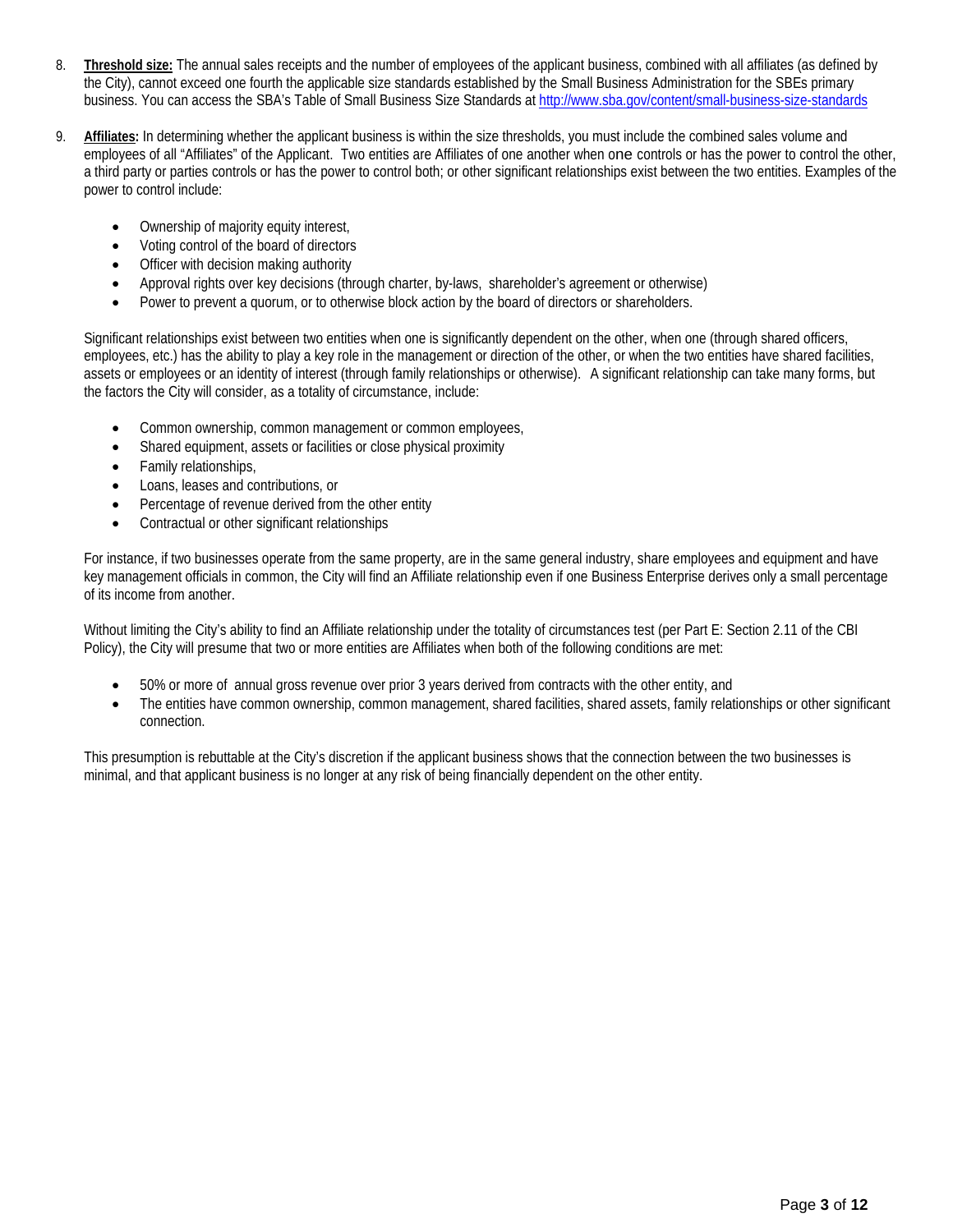

#### **Small Business Enterprise (SBE) Certification Application**

Please complete this application in its entirety. **Do not leave any items blank.** Write "None" or "Not Applicable" as necessary. Please note that all supporting documentation identified on the checklist **MUST** be provided to process your application. **The City of Charlotte reserves the right to request additional information, if warranted, to verify eligibility.** Make a copy of this signed application and keep for your records.

| <b>SECTION I: GENERAL INFORMATION</b>                                             |            |                                                                                                                                   |  |  |  |
|-----------------------------------------------------------------------------------|------------|-----------------------------------------------------------------------------------------------------------------------------------|--|--|--|
| Vendor #:                                                                         | (If known) |                                                                                                                                   |  |  |  |
| Legal Name of applicant business:                                                 |            |                                                                                                                                   |  |  |  |
| "Doing Business As" name (if any):                                                |            | <u> 1980 - Jan Samuel Barbara, poeta esperanto-poeta esperanto-poeta esperanto-poeta esperanto-poeta esperanto-po</u>             |  |  |  |
| Street Address (No P.O. Box):                                                     |            |                                                                                                                                   |  |  |  |
| City, State, $Zip + 4$ :                                                          |            | <u> 1989 - Johann Barnett, fransk politik (d. 1989)</u>                                                                           |  |  |  |
| Mailing Address, if different: (P.O. Box allowed)                                 |            |                                                                                                                                   |  |  |  |
| City, State, $Zip + 4$ :                                                          |            | County:<br><u> 1989 - John Stein, mars and de Branch and de Branch and de Branch and de Branch and de Branch and de Branch an</u> |  |  |  |
| <b>Business Telephone:</b>                                                        |            | <b>Business Fax:</b><br><u> 1980 - Johann Stoff, fransk politik (d. 1980)</u>                                                     |  |  |  |
| Website:                                                                          |            |                                                                                                                                   |  |  |  |
| Name of Owner/President/CEO:                                                      |            |                                                                                                                                   |  |  |  |
| Name of Primary Contact, if<br>different:                                         |            |                                                                                                                                   |  |  |  |
| *Primary contact is the person best identified to received solicitations          |            |                                                                                                                                   |  |  |  |
| <b>SECTION II: BUSINESS PROFILE</b><br>Legal form of the business:                |            | ◯ Sole Proprietorship ◯ Partnership ◯ Corporation ◯ Limited Liability Company                                                     |  |  |  |
|                                                                                   |            | □ Limited Liability Partnership □ Limited Partnership □ Partnership Corporation                                                   |  |  |  |
| Date Established:                                                                 |            | Date Incorporated:<br><u> 1989 - Jan Barbarat, prima politik politik (</u>                                                        |  |  |  |
| N.C. Business License #                                                           |            |                                                                                                                                   |  |  |  |
| ΟR<br>Trade / Professional License(s) #:                                          |            |                                                                                                                                   |  |  |  |
| List any business or trade name(s) previously<br>used by this applicant business: | 1.         |                                                                                                                                   |  |  |  |
|                                                                                   | 2.         |                                                                                                                                   |  |  |  |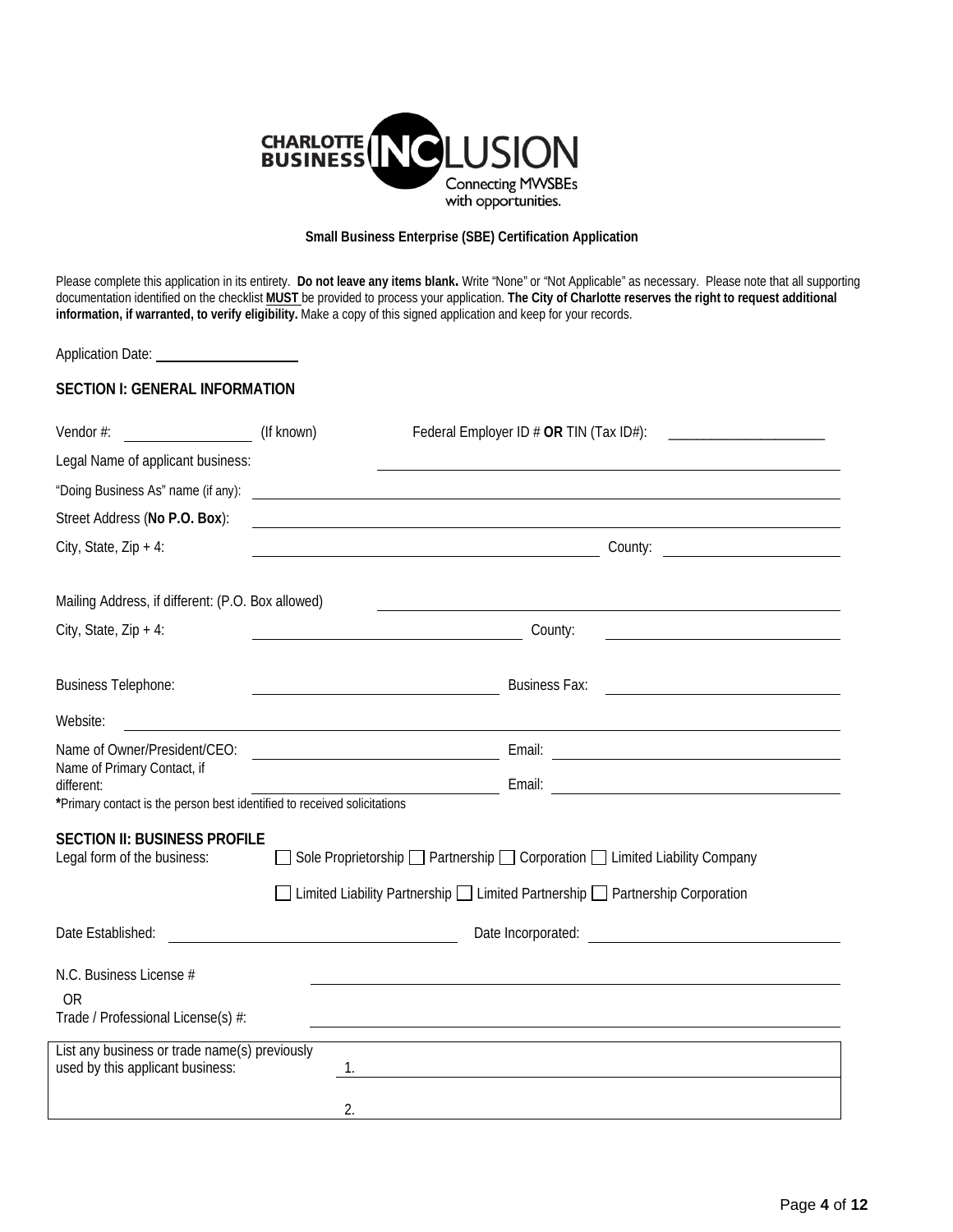Check appropriate Race/Ethnicity *(Use these codes throughout application)*

Check appropriate gender

□ B – African American III N – Native American

**C – Caucasian American**

**A – Asian American H – Hispanic American**

**M – Male F – Female** 

**SECTION III: BUSINESS OWNERSHIP** 

List all individuals and entities with any ownership interest and provide the following information for each:

| Name & Address | Of Ownership<br>8 <sup>o</sup> | $\widehat{\mathbb{Z}}$<br>*Ethnicity<br>B, C, H,<br>Codes<br>$\leq$ | Gender | Stock Information<br>(Corp. & LLC only |       | <b>Current Employer Name</b><br>(& Address, if different from applicant) |
|----------------|--------------------------------|---------------------------------------------------------------------|--------|----------------------------------------|-------|--------------------------------------------------------------------------|
|                |                                |                                                                     |        | # of<br>Shares                         | Class |                                                                          |
| 1.             |                                |                                                                     |        |                                        |       |                                                                          |
| 2.             |                                |                                                                     |        |                                        |       |                                                                          |
| 3.             |                                |                                                                     |        |                                        |       |                                                                          |
| 4.             |                                |                                                                     |        |                                        |       |                                                                          |
| 5.             |                                |                                                                     |        |                                        |       |                                                                          |
| 6.             |                                |                                                                     |        |                                        |       |                                                                          |

*\*(Use Race/Ethnicity Codes: A- Asian American B- African American, C- Caucasian American, H- Hispanic American, N- Native American )*

Have the ownership interests changed in the last year? If YES, please explain.  $\Box$  Yes  $\Box$  No

Initial investment of acquired ownership – List all contributions/investments of cash, equipment, real estate, expertise, or other consideration provided by each owner to acquire ownership.

| <b>Owner Name</b>  | Owner Name         | <b>Owner Name</b>  |  |
|--------------------|--------------------|--------------------|--|
| Cash               | Cash               | Cash               |  |
| <b>Real Estate</b> | <b>Real Estate</b> | <b>Real Estate</b> |  |
| Equipment          | Equipment          | Equipment          |  |
| Other              | Other              | Other              |  |
| <b>TOTAL</b>       | <b>TOTAL</b>       | <b>TOTAL</b>       |  |

| <b>Owner Name</b>  | Owner Name         | <b>Owner Name</b> |  |
|--------------------|--------------------|-------------------|--|
| Cash               | Cash               | Cash              |  |
| <b>Real Estate</b> | <b>Real Estate</b> | Real Estate       |  |
| Equipment          | Equipment          | Equipment         |  |
| Other              | Other              | Other             |  |
| <b>TOTAL</b>       | <b>TOTAL</b>       | <b>TOTAL</b>      |  |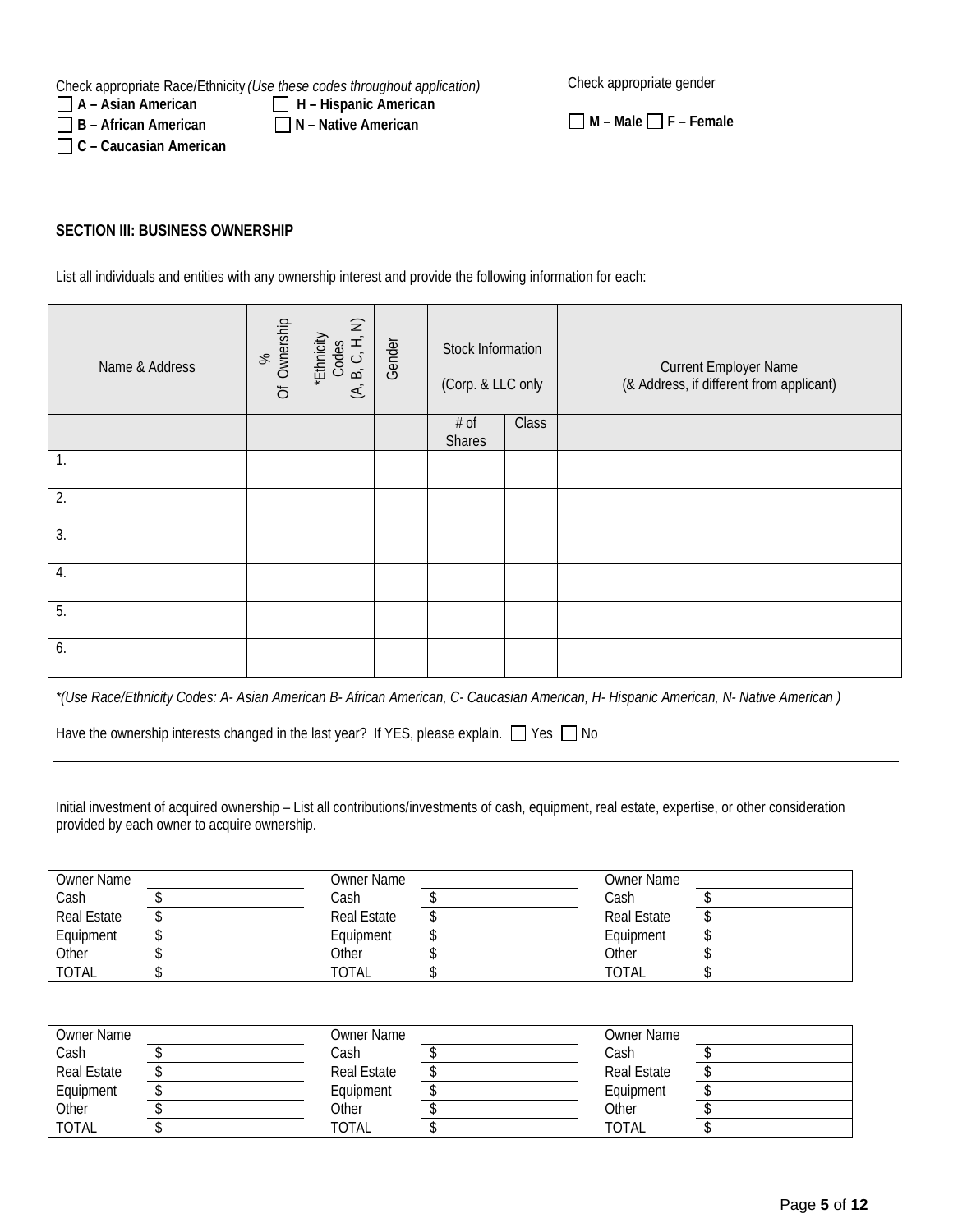# **Identify all Company Officers and Board of Directors**

|                           | Name | Title | Race/Ethnicity | Gender |
|---------------------------|------|-------|----------------|--------|
| Company Officers          |      |       |                |        |
|                           |      |       |                |        |
|                           |      |       |                |        |
|                           |      |       |                |        |
|                           |      |       |                |        |
|                           |      |       |                |        |
| <b>Board of Directors</b> |      |       |                |        |
|                           |      |       |                |        |
|                           |      |       |                |        |
|                           |      |       |                |        |

# **SECTION IV: WORK SPECIALTY**

| List Goods and/or Services the Applicant Business Can Provide<br>Indicate Primary Code in the Checkbox | NIGP Code* |
|--------------------------------------------------------------------------------------------------------|------------|
|                                                                                                        |            |
|                                                                                                        |            |
|                                                                                                        |            |
|                                                                                                        |            |
|                                                                                                        |            |
|                                                                                                        |            |
|                                                                                                        |            |

\*The City's list of NIGP Codes is available at *[http://smallbiz.charmeck.org.](http://smallbiz.charmeck.org/)*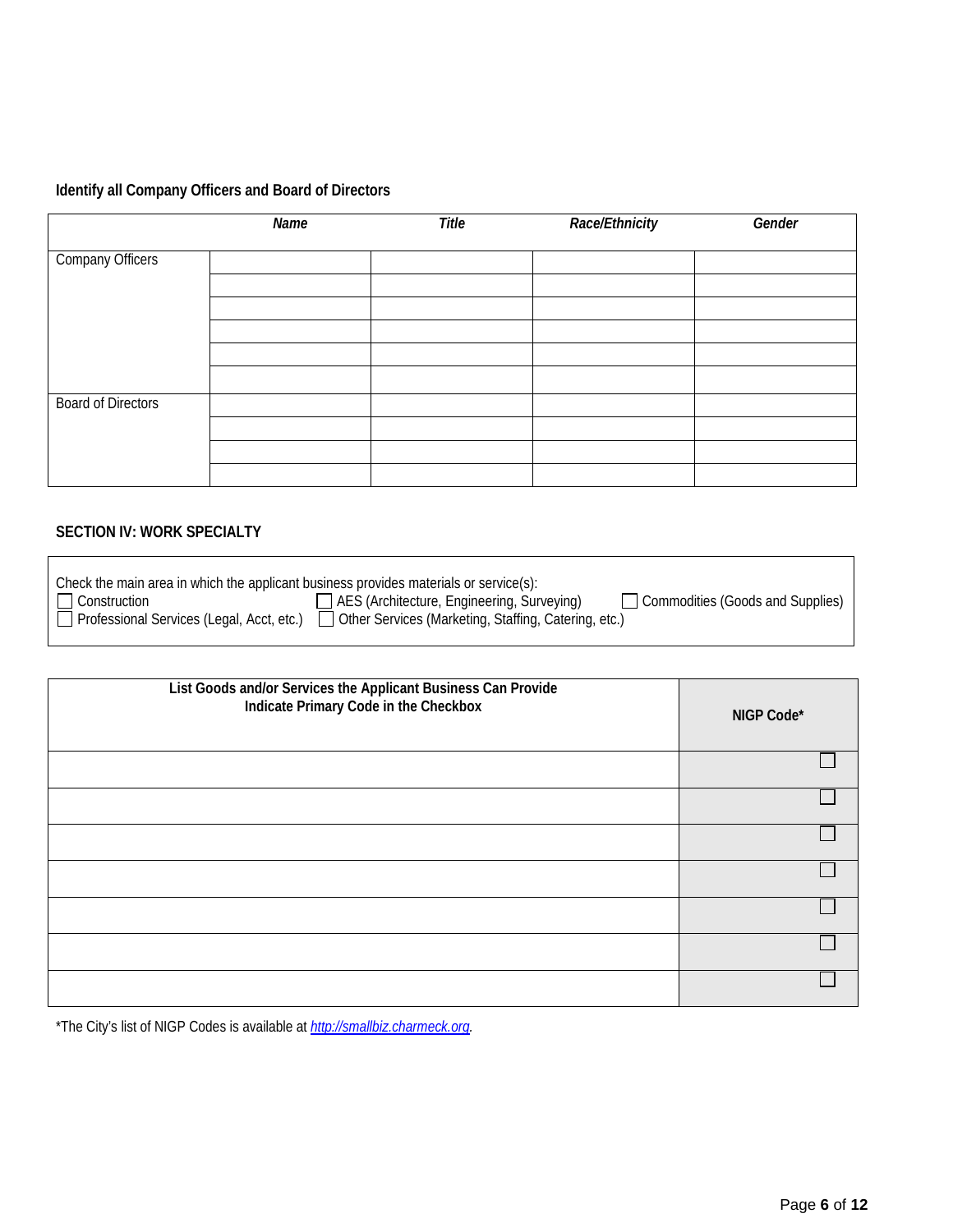## **SECTION V: PERSONNEL AND MANAGEMENT**

| Combined number of employees of the applicant business and all |  |
|----------------------------------------------------------------|--|
| Affiliates:                                                    |  |

Full-time **Full-time Part-time Part-time** 

List management personnel who are primarily responsible for the following activities

|                                              | Name | <b>Title</b> | <b>Address</b><br>(if not already listed in application) |
|----------------------------------------------|------|--------------|----------------------------------------------------------|
| <b>Financial Decisions</b>                   |      |              |                                                          |
|                                              |      |              |                                                          |
| <b>Estimating and bidding</b>                |      |              |                                                          |
|                                              |      |              |                                                          |
| Hiring and firing of<br>management personnel |      |              |                                                          |
|                                              |      |              |                                                          |
| Hiring and firing of<br>personnel            |      |              |                                                          |
|                                              |      |              |                                                          |
| Marketing and Sales                          |      |              |                                                          |
|                                              |      |              |                                                          |
| Supervision of<br>Operations                 |      |              |                                                          |
| Signing of Payroll                           |      |              |                                                          |
|                                              |      |              |                                                          |
|                                              |      |              |                                                          |
| Negotiating Bonds/Loans                      |      |              |                                                          |
|                                              |      |              |                                                          |
| Office Management                            |      |              |                                                          |
|                                              |      |              |                                                          |
| <b>Negotiating Contracts</b>                 |      |              |                                                          |
|                                              |      |              |                                                          |
| <b>Signing Contracts</b>                     |      |              |                                                          |
|                                              |      |              |                                                          |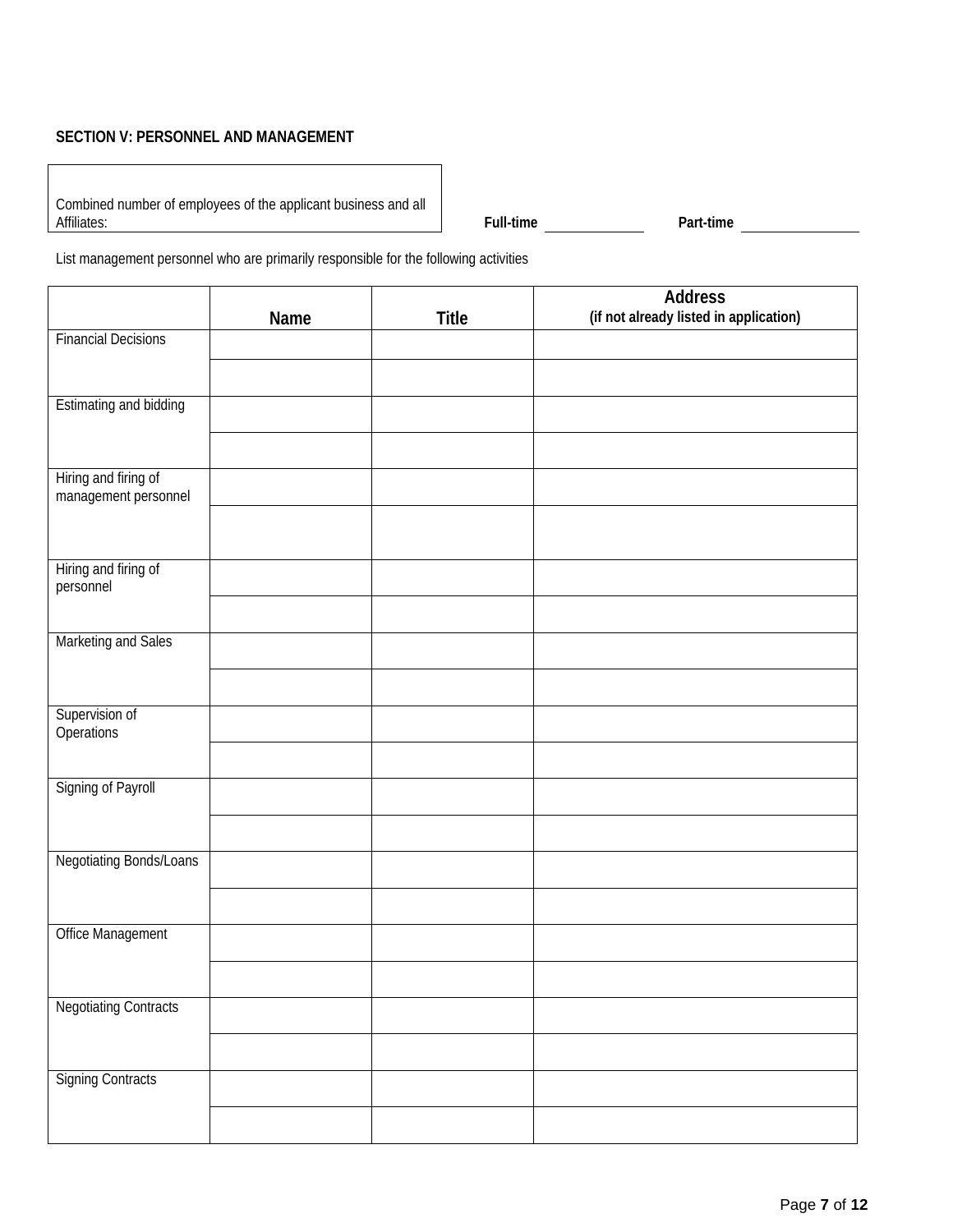## **SECTION VI: BUSINESS FINANCIAL INFORMATION**

Please list the combined gross receipts of the applicant business and all Affiliates for each of the last three (3) years. If the firm has not been in business for three years, provide gross receipts for each year in business:

|                                                                                      |                                |          | \$                                                                           |          |                                                                                                                            |          |
|--------------------------------------------------------------------------------------|--------------------------------|----------|------------------------------------------------------------------------------|----------|----------------------------------------------------------------------------------------------------------------------------|----------|
|                                                                                      | Year                           | Receipts | Year                                                                         | Receipts | Year                                                                                                                       | Receipts |
| Does the applicant normally provide a payment or performance bond for its contracts? |                                |          |                                                                              |          |                                                                                                                            |          |
|                                                                                      | <b>SECTION VII: REFERENCES</b> |          |                                                                              |          |                                                                                                                            |          |
|                                                                                      |                                |          | Please provide the following information for three professional references:  |          |                                                                                                                            |          |
| А.                                                                                   | Firm/Agency Name               |          |                                                                              |          | Telephone Number                                                                                                           |          |
|                                                                                      | Address                        |          |                                                                              |          | Date of Contract                                                                                                           |          |
| В.                                                                                   | Firm/Agency Name               |          |                                                                              |          | Telephone Number                                                                                                           |          |
|                                                                                      | Address                        |          |                                                                              |          | Date of Contract                                                                                                           |          |
| C.                                                                                   | Firm/Agency Name               |          |                                                                              |          | Telephone Number                                                                                                           |          |
|                                                                                      | Address                        |          |                                                                              |          | Date of Contract                                                                                                           |          |
|                                                                                      |                                |          |                                                                              |          |                                                                                                                            |          |
|                                                                                      |                                |          | How did your business learn about the City of Charlotte's SBE Certification? |          | City of Charlotte Website □ From another business entity □ Advertising, Marketing or Publication □ City of Charlotte Staff |          |
|                                                                                      |                                |          |                                                                              |          | State of NC HUB Website □ From a prime contractor □ From an M/W/SBE □ Trade/Professional Organization                      |          |

Word of Mouth

## **SECTION VII: AFFILIATE INFORMATION**

#### **DEFINITIONS**

"Significant Connection" means any of the following: a) 5% or greater ownership interest (as shareholder, partner, etc); b) membership on the board of directors; c) employment relationship; or d) ability to control decisions.

"Key Personnel" means any owner, shareholder, partner, director, officer, or person in a management role of the applicant business. Key Personnel includes but is not limited to all persons who are counted as Eligible Owners for purposes of applying for SBE certification.

"Owner" means any person or entity having a greater than five percent (5%) ownership interest, whether as a shareholder, partner, limited partner, sole proprietor, etc.

"Related Industry" means the same general industry or field as the applicant business, or a business that contracts with other businesses in the applicant business' industry or field. For instance, plumbing would be a Related Industry to general construction.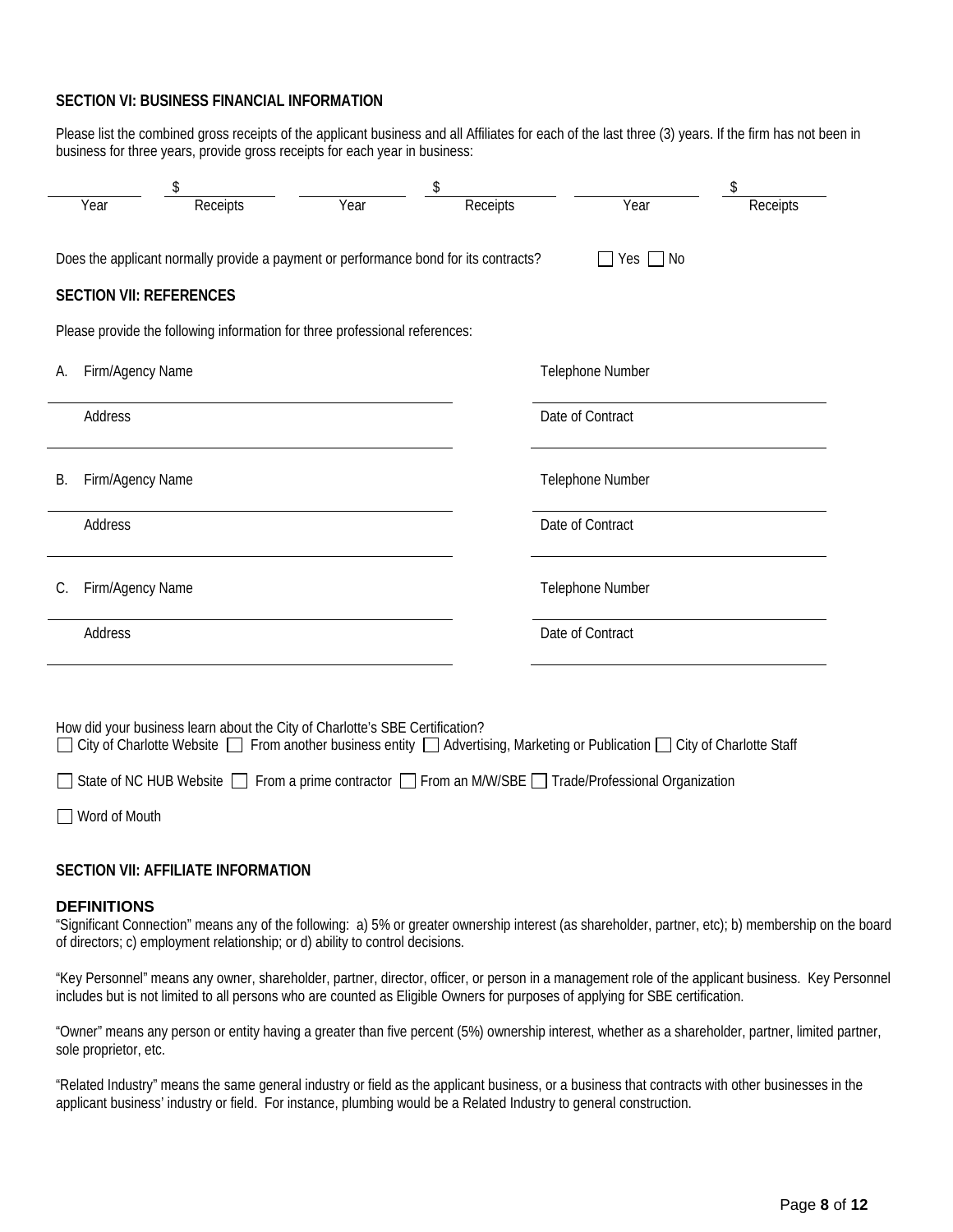## **QUESTIONS**

1. Do any of the Key Personnel of the applicant have a Significant Connection with another business?

|    | Yes $\Box$ | No II | If yes, please describe:                                                                                                                                                                                                                            |
|----|------------|-------|-----------------------------------------------------------------------------------------------------------------------------------------------------------------------------------------------------------------------------------------------------|
|    |            |       |                                                                                                                                                                                                                                                     |
|    |            |       |                                                                                                                                                                                                                                                     |
| 2. |            |       | Do any family members of the Key Personnel have a Significant Connection with another business in a Related Industry?                                                                                                                               |
|    | Yes $\Box$ | No    | If so, please identify the Key Personnel and describe the Significant Connection:                                                                                                                                                                   |
|    |            |       |                                                                                                                                                                                                                                                     |
|    |            |       |                                                                                                                                                                                                                                                     |
|    |            |       |                                                                                                                                                                                                                                                     |
| 3. |            |       | Has more than twenty-five percent (25%) of the applicant business' annual revenue in any of the past three (3) years derived from either: (a) a<br>single business entity, or (b) a group of business entities which share the same parent company? |
|    | Yes $\Box$ | No    | If so, please identify each such business, and the amount of revenue it has provided per year:                                                                                                                                                      |
|    |            |       |                                                                                                                                                                                                                                                     |
|    |            |       |                                                                                                                                                                                                                                                     |
|    |            |       |                                                                                                                                                                                                                                                     |

4. Does the applicant business share any of the following with another person or business entity: a) office space, warehouse space, or other facilities, b) assets or equipment; or c) employees?

| Yes $\Gamma$ | No II |  | If yes, please identify what is shared and the person or entity it is shared with: |  |  |  |
|--------------|-------|--|------------------------------------------------------------------------------------|--|--|--|
|--------------|-------|--|------------------------------------------------------------------------------------|--|--|--|

5. Has the applicant business leased or borrowed any of the following from a person or another business entity in a Related Industry within the past 3 years: a) office space, warehouse space, or other facilities; or b) assets or equipment?

|  |  | Yes $\Box$ No $\Box$ If yes, please identify what was leased or borrowed and the person or entity it was leased or borrowed from: |  |  |
|--|--|-----------------------------------------------------------------------------------------------------------------------------------|--|--|
|--|--|-----------------------------------------------------------------------------------------------------------------------------------|--|--|

6. Has the applicant business within the past 5 years received any loans or other financing from any individual or other business that is not a bank or lending institution?

 $Yes \Box \qquad No \Box$  If so, please identify the individual or business, the year and amount of each loan and the current balance: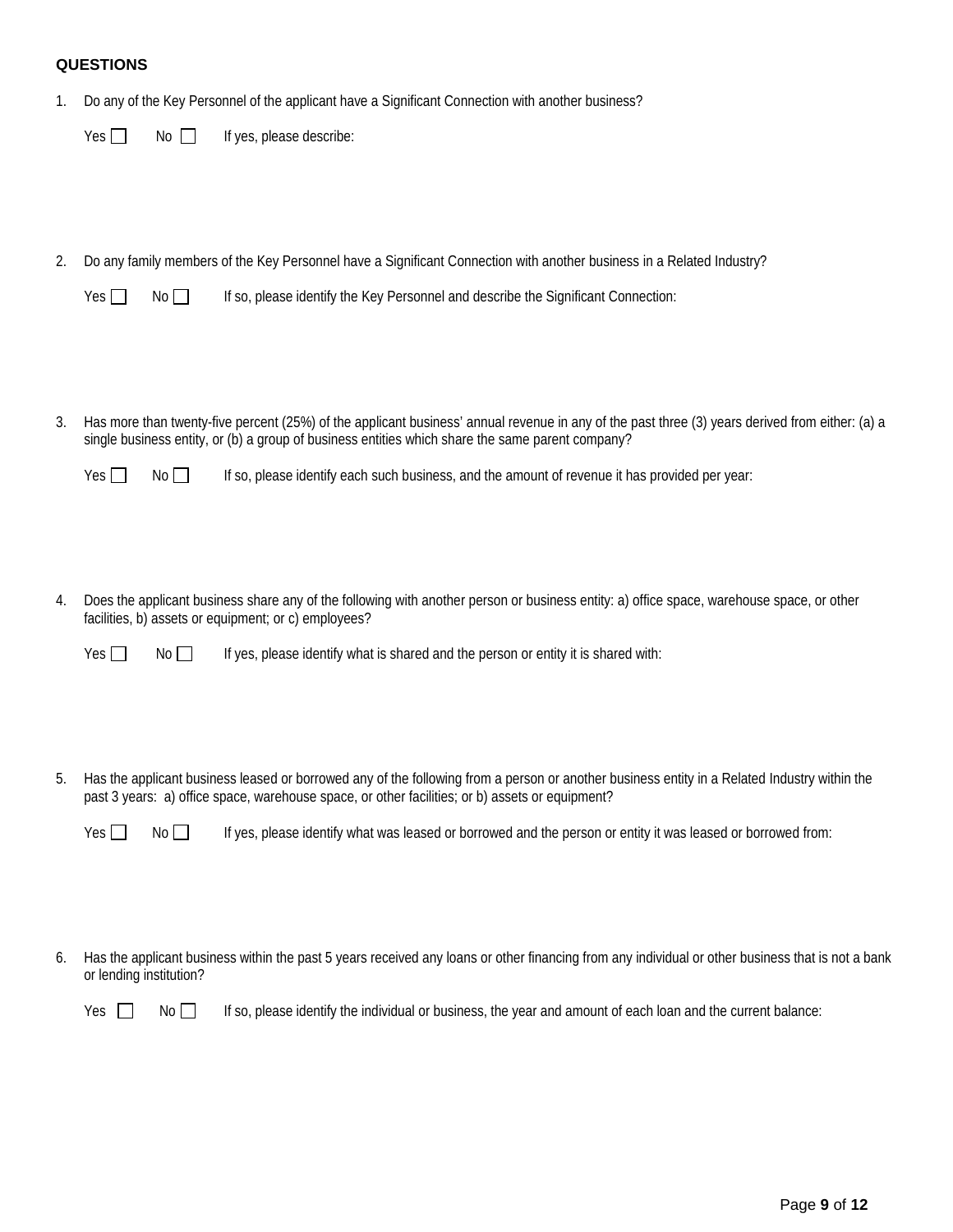## **AFFIDAVIT OF CERTIFICATION**

A material or false statement or omission made in connection with this application is sufficient cause for denial of certification, revocation of a prior approval, initiation of suspension or debarment proceedings, and may subject the person and/or entity making the false statement to any and all civil and criminal penalties available pursuant to applicable federal and state law.

I (full name), swear or affirm under penalty of law that I am (firm name) and that I have read and understood all of the questions in this application and that all of the foregoing information and statements submitted in this application and its attachments and supporting documents are true and correct to the best of my knowledge, and that all responses to the questions are full and complete, omitting no material information. The responses include all material information necessary to fully and accurately identify and explain the operations, capabilities, and pertinent history of the named firm as well as the ownership, control, and affiliations thereof.

I recognize that the information submitted in the application is for the purpose of inducing certification approval by a government agency. I understand that a government agency may, by means it deems appropriate, determine the accuracy and truth of the statements in the application, and I authorize such agency to contact any entity named in the application, and the named firm's bonding companies, banking institutions, credit agencies, contractors, clients, and other certifying agencies for the purpose of verifying the information supplied and determining the named firm's eligibility.

I agree to submit to government audit, examination and review of books records, documents and files, in whatever form they exist, of the names firm and is affiliates, inspection of its place(s) of business and equipment, and to permit interviews of principals, agents, and employees. I understand that refusal to permit such inquiries shall be grounds for denial of certification.

If awarded a contract or subcontract, I agree to promptly and directly provide the prime contractor, if any, and the City of Charlotte on an ongoing basis, current, complete, and accurate information regarding (1) work performed on the project; (2) proposed changes, if any, to the foregoing arrangements.

I agree to provide written notice to the City of Charlotte of any material change in the information contained in the original application within 30 days of such change (e.g., ownership, address, telephone number, etc.).

I acknowledge and agree that any misrepresentations in this application or in records pertaining to a contract or subcontract will be grounds for terminating any contract or subcontract which may be awarded; denial or revocation of certification; suspension and debarment; and for initiating action under federal and/or state law concerning false statement, fraud or other applicable offenses.

I declare under penalty of perjury that the foregoing is true and correct. I declare under penalty of perjury that the information provided in this application and supporting documents relating to my certification status and me is true and correct.

**Print Name Signature Date**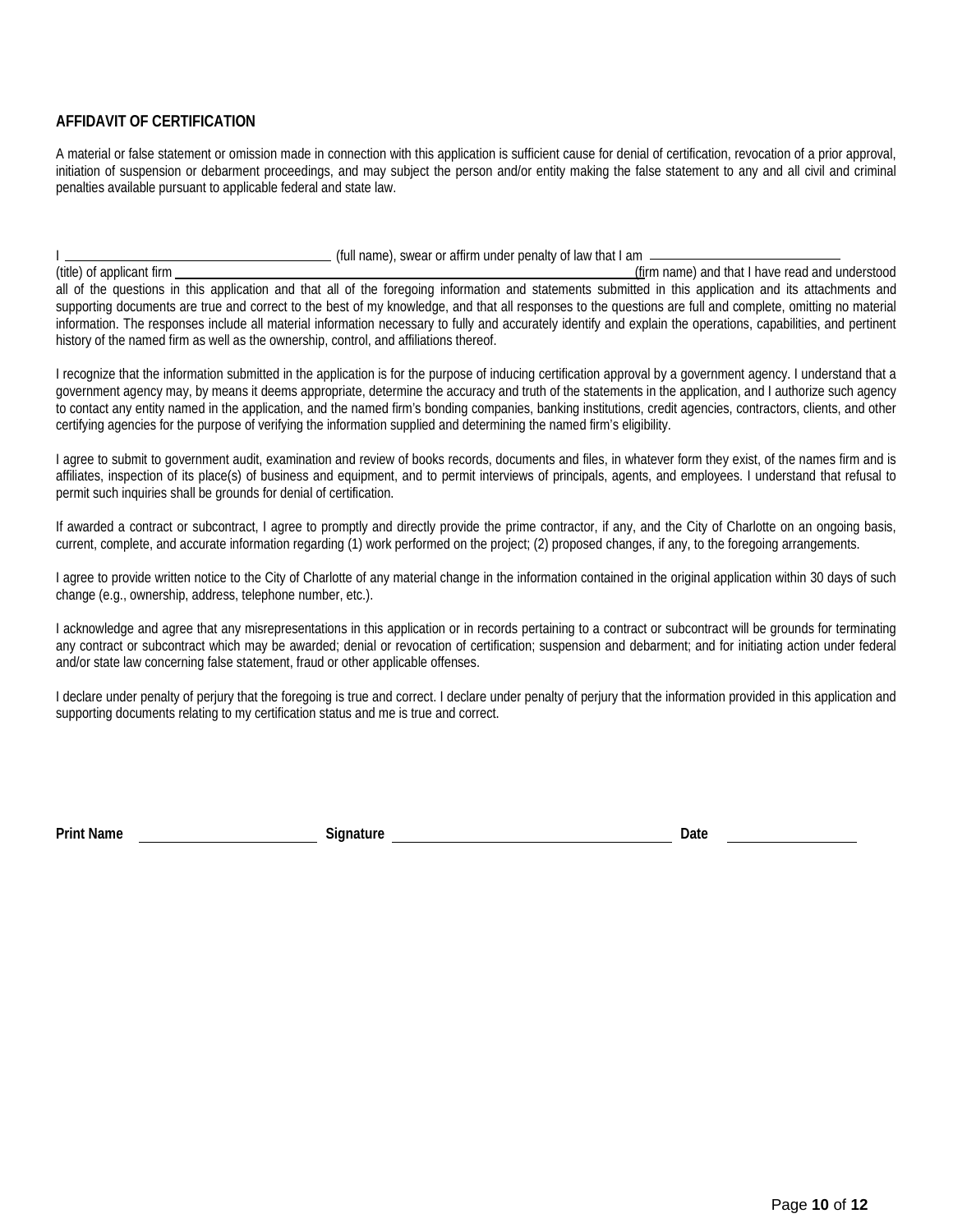## **CHECKLIST**

# **Complete This Checklist to Ensure All Required Documents Are Included**

Thank you for your interest in becoming a certified SBE with the City of Charlotte. Please review the checklist below and use it as a guide to complete your application and organize the appropriate submission documents. Please make sure to include all supplemental documentation (as applicable) with your application. **Failure to submit a complete and accurate application could result in your application being returned to you with no action taken.** Please mail or deliver a complete application with required documents to the address on the front of this packet. **Faxed applications will not be accepted.** If you need assistance with this list please give us a call at 704-336-4137.

## **SBE APPLICANTS MUST SUBMIT**:

- $\Box$ Copies of Professional or Trade License
- $\Box$ Work experience resume(s) that include places of ownership/employment and corresponding dates.
- $\Box$ Personal Net Worth (PNW) Statement: the eligible owner(s) must provide a personal net worth statement (see PNW template attached) to verify that the owner does not exceed the \$750,000 personal net worth limitation.
- $\Box$ Proof of citizenship or permanent residence, (Birth Certificate, passport, voter registration card, green-card or Military ID)
- $\Box$ Signed lease for office/storage space. **If you operate from home please submit a statement indicating that you operate your business from your home residence. Example; Name of business operates from home address, sign and date.**
- $\Box$ List of Equipment (lease or owned) or titles/proof of ownership of equipment needed to operate your business. **In a separate sheet of paper please indicate all equipment you use to operate your business. Example; Phones, fax machine, computers, etc.**
- Tax returns for the past 3 years (or life of firm if less than 3 years old). **If no tax returns have been filed, a current Balance Sheet is**   $\Box$ **acceptable**
- List of all projects, currently in process or performed in the past three (3) years, including any contracts with the City of Charlotte denoting  $\Box$ participation by key staff members in each project.
- $\Box$ Submit copies of all licenses and/or professional designations/certifications where applicable. (For a full list of professions, visit <http://www.nccommerce.com/en/BusinessServices/StartYourBusiness/BusinessLicensesPermits/>

## **SUBMIT ADDITIONAL INFORMATION ACCORDING TO YOUR BUSINESS STRUCTURE**

## **SOLE PROPRIETORSHIP:**

 $\Box$ Professional or Trade License

## **PARTNERSHIP OR JOINT VENTURE (INCLUDING LP AND LLP):**

- $\Box$ Copy of Partnership or Joint Venture Agreement
- $\Box$ Professional or Trade License

## **CORPORATION OR LLC (INCLUDING PC AND PLLC):**

- $\Box$ Official Articles of Incorporation (signed by state official)
- $\Box$ Both sides of all Corporate Stock Certificates and Stock
- П Transfer Ledger
- П Shareholders Agreement
- $\Box$ Minutes of all stockholder and Board of Directors meetings
- $\Box$ Corporate by-laws and any amendments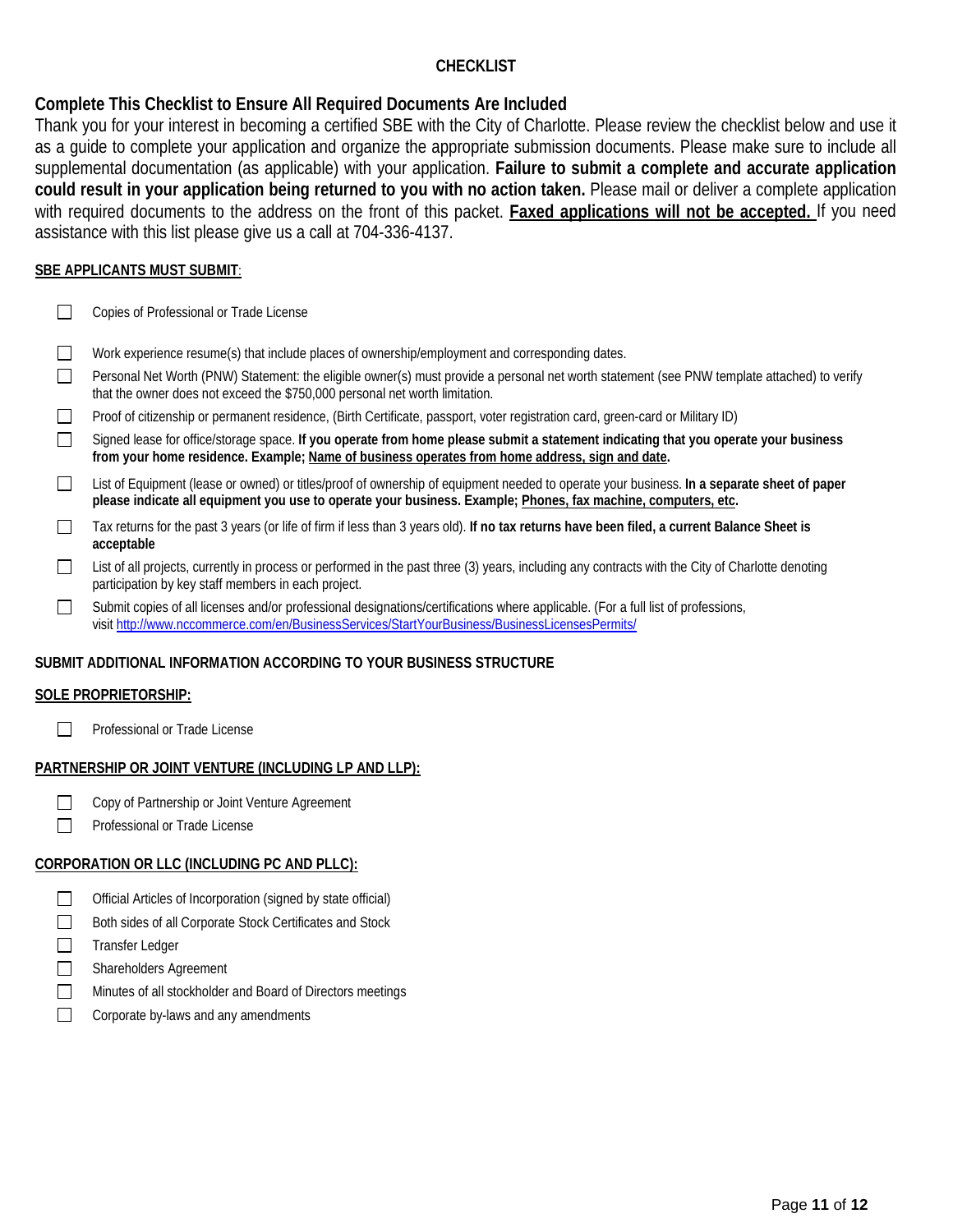

# **PERSONAL NET WORTH STATEMENT**

The Charlotte Business INClusion (CBI) Office is required to verify a statement of personal net worth, with supporting documentation, for each "Eligible Owner" of the business enterprise applying for Small Business Enterprise (SBE) certification (as defined in the CBI Policy). To qualify for SBE certification, each Eligible Owner must have a personal net worth less than **\$750,000**, *excluding*: (a) up to **\$500,000** of equity in applicant's primary residence, (b) value ownership in the applicant's business and (c) the value of the applicant's retirement account as defined by the US Tax Code and Internal Revenue Service. Spouse ownership is excluded, except with respect to equity in your home.

| Eligible Owner: |  |
|-----------------|--|
|-----------------|--|

Residential Address: Network and Security and Security and Security and Security and Security and Security and Security and Security and Security and Security and Security and Security and Security and Security and Securit

City, State, Zip Code:

Email:

Business Name: Business Phone: ( ) and  $\overline{B}$  Business Phone: ( ) and  $\overline{B}$  Business Phone: ( ) and  $\overline{B}$  and  $\overline{B}$  and  $\overline{B}$  and  $\overline{B}$  and  $\overline{B}$  and  $\overline{B}$  and  $\overline{B}$  and  $\overline{B}$  and  $\overline{B}$  and

| <b>ASSETS</b>                                                    |    | <b>LIABILITIES</b>                                                                                                                                                                 |                         |  |  |  |
|------------------------------------------------------------------|----|------------------------------------------------------------------------------------------------------------------------------------------------------------------------------------|-------------------------|--|--|--|
| <b>Real Estate</b>                                               |    | <b>Mortgages</b>                                                                                                                                                                   |                         |  |  |  |
| 1. Residential Home<br>(Estimated Market Value)                  | \$ | 1. Residential Home<br>(Principal Balance)                                                                                                                                         | \$                      |  |  |  |
| 2. Other Real Estate<br>(Estimated Market Value)                 | \$ | 2. Other Real Estate<br>(Principal Balances)                                                                                                                                       | \$                      |  |  |  |
| <b>Personal Property</b>                                         |    | Loans and Other Debt                                                                                                                                                               |                         |  |  |  |
| 3. Automobiles<br>(Blue Book Value Of All Cars)                  | \$ | 3. Automobile Loans                                                                                                                                                                | \$                      |  |  |  |
| 4. Other Vehicles<br>(Motor Homes, Boats, Motorcycles, etc.)     | \$ | 4. Accounts Payable                                                                                                                                                                | \$                      |  |  |  |
| 5. Jewelry<br>(Estimated Value)                                  | \$ | 5. Installment Accounts<br>(Accounts with a set regular payment)                                                                                                                   | \$                      |  |  |  |
| 6. Household Items<br>(Furniture, Computers, Electronics, etc.)  | \$ | 6. Unpaid Taxes                                                                                                                                                                    | \$                      |  |  |  |
| 7. Other Assets                                                  | \$ | 7. Other Liabilities                                                                                                                                                               | \$                      |  |  |  |
|                                                                  |    | 8. Loans and Notes Payable to Banks and Other<br>Lenders (other than mortgages on real property)                                                                                   | \$                      |  |  |  |
| Investments                                                      |    |                                                                                                                                                                                    |                         |  |  |  |
| 8. Retirement Accounts<br>(401K, IRAs, Keogh, etc.)              | \$ | <b>PROGRAM EXCLUSIONS</b>                                                                                                                                                          |                         |  |  |  |
| 9. Stocks, Bonds & Mutual Funds<br>(Estimated Current Value)     | \$ | 8. Retirement Accounts<br>(Same amount as assets #8)                                                                                                                               | \$                      |  |  |  |
| 10. Ownership in Applicant Business<br>(Estimated Current Value) | \$ | 9. Ownership in Applicant Business<br>(Same amount as assets #10)                                                                                                                  | \$                      |  |  |  |
| 11. Ownership in Other Businesses<br>(Estimated Current Value)   | \$ | 10. Eligible Equity in Residential Home (estimated<br>value) - total, including ownership of spouse<br>(Residential home market value minus residential<br>home principal balance) | \$                      |  |  |  |
| Cash                                                             |    |                                                                                                                                                                                    |                         |  |  |  |
| 12. Cash on Hand<br>(Checking and Saving Accounts)               | \$ |                                                                                                                                                                                    |                         |  |  |  |
| 13. Other                                                        | \$ |                                                                                                                                                                                    |                         |  |  |  |
| <b>TOTAL ASSETS (Add lines 1-13)</b>                             | \$ | <b>TOTAL LIABILITIES (Add lines 1-10)</b>                                                                                                                                          | $\sqrt[6]{\frac{1}{2}}$ |  |  |  |
| TOTAL NET WORTH (total assets minus total liabilities) \$        |    |                                                                                                                                                                                    |                         |  |  |  |